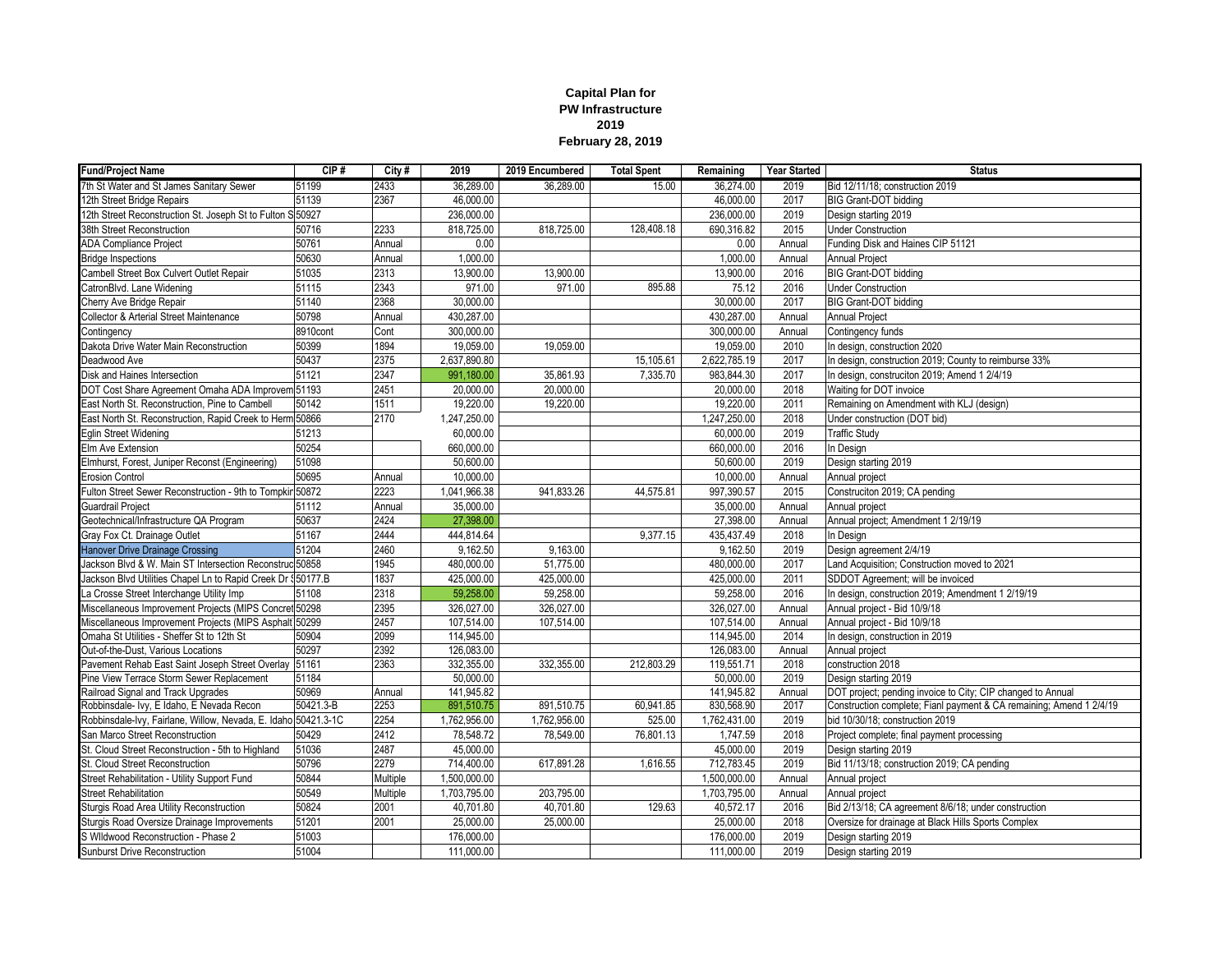| <b>Traffic Operations Upgrades</b><br>using 104k on Disk and Haines project for signal upgrades<br>51047<br>315.990.00<br>315,990.00<br>Annual<br>Una Del Drive<br>50914<br>64.000.00<br>2019<br>64.000.00<br>Design starting 2019<br>West Chicago St. Utilities Reconstruction<br>50448<br>2022<br>bid 10/18/17 by DOT; under construction<br>13,200.00<br>13,200.00<br>2018<br>2246<br>West Memorial Park Improvements<br>51083<br>4.929.56<br>3,888.11<br>2017<br>1,041.45<br>Project complete minus punch list; final payment remaining<br>West Omaha Street Utilities Sheffer to 12th Street<br>2099<br>50904<br>58.791.26<br>58.791.26<br>2018<br>58.791.00<br>Amendment 2<br>W. Omaha Utilities Breakout Project<br>50904.1<br>2316<br>277,108.60<br>201,595.85<br>2015<br>Under construction; CA Agreement 10/1/18<br>75,512.75<br>Woodlawn Dr. Sanitary Sewer Replacement<br>50623<br>55,000.00<br>55.000.00<br>2019<br>Design starting 2019<br>51122<br>2373<br>0.00<br>(3,257.59)<br>Sheridan Lake Rd - Corral to Catron<br>3,257.59<br><b>Project Total</b><br>19,402,499.52<br>6.896.146.02<br>18.764.156.95<br>638,342.57<br>PW Infrastructure (.16)<br>5th St Oversize<br>263.413.00<br>263.416.00<br>263,413.00<br>Reimbursement requests ongoing<br>E Blvd E North<br>700,000.00<br>50866<br>700,000.00<br>700,000.00<br>2018<br>In construction<br>Hanover Dr<br>90,000.00<br>90.000.00<br>90.000.00<br>Design and construction 2019<br>1,100,000.00<br>Jolly Lane<br>1,100,000.00<br>1,100,000.00<br>Transferring to 604/834 (sewer)<br>518,780.00<br>518,780.00<br>0.00<br>Carry over for future projects<br><b>Projects Total</b><br>2,672,193.00<br>2,153,416.00<br>2,672,193.00<br>0.00<br><b>Urban Systems</b><br>CatronBlvd. Lane Widening<br>2343<br>51115<br>109,244.00<br>109,244.00<br>141,423.04<br>(32, 179.04)<br>2016<br><b>Under Construction</b><br>East North St. Reconstruction. Rapid Creek to Herm 50866<br>7,995,518.75<br>7,995,519.00<br>7.995.518.75<br>2018<br><b>Under Construction</b><br>50967<br>450,000.00<br>450,000.00<br>Sheridan Lake Road Reconst. CLD to W Main<br>Remaining design contract payment; land acqu 2018; construction 2020<br>Sheridan Lake Rd - Corral to Catron<br>2373<br>51122<br>2,200,000.00<br>2.200.000.00<br>2017<br>Design 2017; construction 2020/2021; amend 1 HDR 12/3/18<br>163,985.00<br>Anamosa St Reconstruction<br>1473<br>2,682.53<br>(2,682.53)<br>0.00<br><b>Project Total</b><br>10,754,762.75<br>8,268,748.00<br>10,610,657.18<br>144,105.57<br><b>Budget Totals - PW Infrastructure</b><br>34,261,121.95<br>Project Totals - Streets, Drainage, MIP<br>32.829.455.27<br><b>Budget Totals Minus Project Totals</b><br>1,431,666.68<br>Total Spent 2019<br>Remaining 2019<br><b>Total Cumulative Balance</b><br>1,431,666.68<br>33,478,673.81<br>782.448.14<br><b>Rescheduled</b><br>Added<br><b>Revised</b><br>Legend |                                 |       |      |            |  |            |      |                              |
|------------------------------------------------------------------------------------------------------------------------------------------------------------------------------------------------------------------------------------------------------------------------------------------------------------------------------------------------------------------------------------------------------------------------------------------------------------------------------------------------------------------------------------------------------------------------------------------------------------------------------------------------------------------------------------------------------------------------------------------------------------------------------------------------------------------------------------------------------------------------------------------------------------------------------------------------------------------------------------------------------------------------------------------------------------------------------------------------------------------------------------------------------------------------------------------------------------------------------------------------------------------------------------------------------------------------------------------------------------------------------------------------------------------------------------------------------------------------------------------------------------------------------------------------------------------------------------------------------------------------------------------------------------------------------------------------------------------------------------------------------------------------------------------------------------------------------------------------------------------------------------------------------------------------------------------------------------------------------------------------------------------------------------------------------------------------------------------------------------------------------------------------------------------------------------------------------------------------------------------------------------------------------------------------------------------------------------------------------------------------------------------------------------------------------------------------------------------------------------------------------------------------------------------------------------------------------------------------------------------------------------------------------------------------------------------------------------------------------------------------------------------------------------------------------------------------------------------------------------------------------------------------------------------|---------------------------------|-------|------|------------|--|------------|------|------------------------------|
|                                                                                                                                                                                                                                                                                                                                                                                                                                                                                                                                                                                                                                                                                                                                                                                                                                                                                                                                                                                                                                                                                                                                                                                                                                                                                                                                                                                                                                                                                                                                                                                                                                                                                                                                                                                                                                                                                                                                                                                                                                                                                                                                                                                                                                                                                                                                                                                                                                                                                                                                                                                                                                                                                                                                                                                                                                                                                                                  | Tower Ct. Outfall Stabilization | 51203 | 2455 | 214.726.69 |  | 214.726.69 | 2018 | In design; construction 2019 |
|                                                                                                                                                                                                                                                                                                                                                                                                                                                                                                                                                                                                                                                                                                                                                                                                                                                                                                                                                                                                                                                                                                                                                                                                                                                                                                                                                                                                                                                                                                                                                                                                                                                                                                                                                                                                                                                                                                                                                                                                                                                                                                                                                                                                                                                                                                                                                                                                                                                                                                                                                                                                                                                                                                                                                                                                                                                                                                                  |                                 |       |      |            |  |            |      |                              |
|                                                                                                                                                                                                                                                                                                                                                                                                                                                                                                                                                                                                                                                                                                                                                                                                                                                                                                                                                                                                                                                                                                                                                                                                                                                                                                                                                                                                                                                                                                                                                                                                                                                                                                                                                                                                                                                                                                                                                                                                                                                                                                                                                                                                                                                                                                                                                                                                                                                                                                                                                                                                                                                                                                                                                                                                                                                                                                                  |                                 |       |      |            |  |            |      |                              |
|                                                                                                                                                                                                                                                                                                                                                                                                                                                                                                                                                                                                                                                                                                                                                                                                                                                                                                                                                                                                                                                                                                                                                                                                                                                                                                                                                                                                                                                                                                                                                                                                                                                                                                                                                                                                                                                                                                                                                                                                                                                                                                                                                                                                                                                                                                                                                                                                                                                                                                                                                                                                                                                                                                                                                                                                                                                                                                                  |                                 |       |      |            |  |            |      |                              |
|                                                                                                                                                                                                                                                                                                                                                                                                                                                                                                                                                                                                                                                                                                                                                                                                                                                                                                                                                                                                                                                                                                                                                                                                                                                                                                                                                                                                                                                                                                                                                                                                                                                                                                                                                                                                                                                                                                                                                                                                                                                                                                                                                                                                                                                                                                                                                                                                                                                                                                                                                                                                                                                                                                                                                                                                                                                                                                                  |                                 |       |      |            |  |            |      |                              |
|                                                                                                                                                                                                                                                                                                                                                                                                                                                                                                                                                                                                                                                                                                                                                                                                                                                                                                                                                                                                                                                                                                                                                                                                                                                                                                                                                                                                                                                                                                                                                                                                                                                                                                                                                                                                                                                                                                                                                                                                                                                                                                                                                                                                                                                                                                                                                                                                                                                                                                                                                                                                                                                                                                                                                                                                                                                                                                                  |                                 |       |      |            |  |            |      |                              |
|                                                                                                                                                                                                                                                                                                                                                                                                                                                                                                                                                                                                                                                                                                                                                                                                                                                                                                                                                                                                                                                                                                                                                                                                                                                                                                                                                                                                                                                                                                                                                                                                                                                                                                                                                                                                                                                                                                                                                                                                                                                                                                                                                                                                                                                                                                                                                                                                                                                                                                                                                                                                                                                                                                                                                                                                                                                                                                                  |                                 |       |      |            |  |            |      |                              |
|                                                                                                                                                                                                                                                                                                                                                                                                                                                                                                                                                                                                                                                                                                                                                                                                                                                                                                                                                                                                                                                                                                                                                                                                                                                                                                                                                                                                                                                                                                                                                                                                                                                                                                                                                                                                                                                                                                                                                                                                                                                                                                                                                                                                                                                                                                                                                                                                                                                                                                                                                                                                                                                                                                                                                                                                                                                                                                                  |                                 |       |      |            |  |            |      |                              |
|                                                                                                                                                                                                                                                                                                                                                                                                                                                                                                                                                                                                                                                                                                                                                                                                                                                                                                                                                                                                                                                                                                                                                                                                                                                                                                                                                                                                                                                                                                                                                                                                                                                                                                                                                                                                                                                                                                                                                                                                                                                                                                                                                                                                                                                                                                                                                                                                                                                                                                                                                                                                                                                                                                                                                                                                                                                                                                                  |                                 |       |      |            |  |            |      |                              |
|                                                                                                                                                                                                                                                                                                                                                                                                                                                                                                                                                                                                                                                                                                                                                                                                                                                                                                                                                                                                                                                                                                                                                                                                                                                                                                                                                                                                                                                                                                                                                                                                                                                                                                                                                                                                                                                                                                                                                                                                                                                                                                                                                                                                                                                                                                                                                                                                                                                                                                                                                                                                                                                                                                                                                                                                                                                                                                                  |                                 |       |      |            |  |            |      |                              |
|                                                                                                                                                                                                                                                                                                                                                                                                                                                                                                                                                                                                                                                                                                                                                                                                                                                                                                                                                                                                                                                                                                                                                                                                                                                                                                                                                                                                                                                                                                                                                                                                                                                                                                                                                                                                                                                                                                                                                                                                                                                                                                                                                                                                                                                                                                                                                                                                                                                                                                                                                                                                                                                                                                                                                                                                                                                                                                                  |                                 |       |      |            |  |            |      |                              |
|                                                                                                                                                                                                                                                                                                                                                                                                                                                                                                                                                                                                                                                                                                                                                                                                                                                                                                                                                                                                                                                                                                                                                                                                                                                                                                                                                                                                                                                                                                                                                                                                                                                                                                                                                                                                                                                                                                                                                                                                                                                                                                                                                                                                                                                                                                                                                                                                                                                                                                                                                                                                                                                                                                                                                                                                                                                                                                                  |                                 |       |      |            |  |            |      |                              |
|                                                                                                                                                                                                                                                                                                                                                                                                                                                                                                                                                                                                                                                                                                                                                                                                                                                                                                                                                                                                                                                                                                                                                                                                                                                                                                                                                                                                                                                                                                                                                                                                                                                                                                                                                                                                                                                                                                                                                                                                                                                                                                                                                                                                                                                                                                                                                                                                                                                                                                                                                                                                                                                                                                                                                                                                                                                                                                                  |                                 |       |      |            |  |            |      |                              |
|                                                                                                                                                                                                                                                                                                                                                                                                                                                                                                                                                                                                                                                                                                                                                                                                                                                                                                                                                                                                                                                                                                                                                                                                                                                                                                                                                                                                                                                                                                                                                                                                                                                                                                                                                                                                                                                                                                                                                                                                                                                                                                                                                                                                                                                                                                                                                                                                                                                                                                                                                                                                                                                                                                                                                                                                                                                                                                                  |                                 |       |      |            |  |            |      |                              |
|                                                                                                                                                                                                                                                                                                                                                                                                                                                                                                                                                                                                                                                                                                                                                                                                                                                                                                                                                                                                                                                                                                                                                                                                                                                                                                                                                                                                                                                                                                                                                                                                                                                                                                                                                                                                                                                                                                                                                                                                                                                                                                                                                                                                                                                                                                                                                                                                                                                                                                                                                                                                                                                                                                                                                                                                                                                                                                                  |                                 |       |      |            |  |            |      |                              |
|                                                                                                                                                                                                                                                                                                                                                                                                                                                                                                                                                                                                                                                                                                                                                                                                                                                                                                                                                                                                                                                                                                                                                                                                                                                                                                                                                                                                                                                                                                                                                                                                                                                                                                                                                                                                                                                                                                                                                                                                                                                                                                                                                                                                                                                                                                                                                                                                                                                                                                                                                                                                                                                                                                                                                                                                                                                                                                                  |                                 |       |      |            |  |            |      |                              |
|                                                                                                                                                                                                                                                                                                                                                                                                                                                                                                                                                                                                                                                                                                                                                                                                                                                                                                                                                                                                                                                                                                                                                                                                                                                                                                                                                                                                                                                                                                                                                                                                                                                                                                                                                                                                                                                                                                                                                                                                                                                                                                                                                                                                                                                                                                                                                                                                                                                                                                                                                                                                                                                                                                                                                                                                                                                                                                                  |                                 |       |      |            |  |            |      |                              |
|                                                                                                                                                                                                                                                                                                                                                                                                                                                                                                                                                                                                                                                                                                                                                                                                                                                                                                                                                                                                                                                                                                                                                                                                                                                                                                                                                                                                                                                                                                                                                                                                                                                                                                                                                                                                                                                                                                                                                                                                                                                                                                                                                                                                                                                                                                                                                                                                                                                                                                                                                                                                                                                                                                                                                                                                                                                                                                                  |                                 |       |      |            |  |            |      |                              |
|                                                                                                                                                                                                                                                                                                                                                                                                                                                                                                                                                                                                                                                                                                                                                                                                                                                                                                                                                                                                                                                                                                                                                                                                                                                                                                                                                                                                                                                                                                                                                                                                                                                                                                                                                                                                                                                                                                                                                                                                                                                                                                                                                                                                                                                                                                                                                                                                                                                                                                                                                                                                                                                                                                                                                                                                                                                                                                                  |                                 |       |      |            |  |            |      |                              |
|                                                                                                                                                                                                                                                                                                                                                                                                                                                                                                                                                                                                                                                                                                                                                                                                                                                                                                                                                                                                                                                                                                                                                                                                                                                                                                                                                                                                                                                                                                                                                                                                                                                                                                                                                                                                                                                                                                                                                                                                                                                                                                                                                                                                                                                                                                                                                                                                                                                                                                                                                                                                                                                                                                                                                                                                                                                                                                                  |                                 |       |      |            |  |            |      |                              |
|                                                                                                                                                                                                                                                                                                                                                                                                                                                                                                                                                                                                                                                                                                                                                                                                                                                                                                                                                                                                                                                                                                                                                                                                                                                                                                                                                                                                                                                                                                                                                                                                                                                                                                                                                                                                                                                                                                                                                                                                                                                                                                                                                                                                                                                                                                                                                                                                                                                                                                                                                                                                                                                                                                                                                                                                                                                                                                                  |                                 |       |      |            |  |            |      |                              |
|                                                                                                                                                                                                                                                                                                                                                                                                                                                                                                                                                                                                                                                                                                                                                                                                                                                                                                                                                                                                                                                                                                                                                                                                                                                                                                                                                                                                                                                                                                                                                                                                                                                                                                                                                                                                                                                                                                                                                                                                                                                                                                                                                                                                                                                                                                                                                                                                                                                                                                                                                                                                                                                                                                                                                                                                                                                                                                                  |                                 |       |      |            |  |            |      |                              |
|                                                                                                                                                                                                                                                                                                                                                                                                                                                                                                                                                                                                                                                                                                                                                                                                                                                                                                                                                                                                                                                                                                                                                                                                                                                                                                                                                                                                                                                                                                                                                                                                                                                                                                                                                                                                                                                                                                                                                                                                                                                                                                                                                                                                                                                                                                                                                                                                                                                                                                                                                                                                                                                                                                                                                                                                                                                                                                                  |                                 |       |      |            |  |            |      |                              |
|                                                                                                                                                                                                                                                                                                                                                                                                                                                                                                                                                                                                                                                                                                                                                                                                                                                                                                                                                                                                                                                                                                                                                                                                                                                                                                                                                                                                                                                                                                                                                                                                                                                                                                                                                                                                                                                                                                                                                                                                                                                                                                                                                                                                                                                                                                                                                                                                                                                                                                                                                                                                                                                                                                                                                                                                                                                                                                                  |                                 |       |      |            |  |            |      |                              |
|                                                                                                                                                                                                                                                                                                                                                                                                                                                                                                                                                                                                                                                                                                                                                                                                                                                                                                                                                                                                                                                                                                                                                                                                                                                                                                                                                                                                                                                                                                                                                                                                                                                                                                                                                                                                                                                                                                                                                                                                                                                                                                                                                                                                                                                                                                                                                                                                                                                                                                                                                                                                                                                                                                                                                                                                                                                                                                                  |                                 |       |      |            |  |            |      |                              |
|                                                                                                                                                                                                                                                                                                                                                                                                                                                                                                                                                                                                                                                                                                                                                                                                                                                                                                                                                                                                                                                                                                                                                                                                                                                                                                                                                                                                                                                                                                                                                                                                                                                                                                                                                                                                                                                                                                                                                                                                                                                                                                                                                                                                                                                                                                                                                                                                                                                                                                                                                                                                                                                                                                                                                                                                                                                                                                                  |                                 |       |      |            |  |            |      |                              |
|                                                                                                                                                                                                                                                                                                                                                                                                                                                                                                                                                                                                                                                                                                                                                                                                                                                                                                                                                                                                                                                                                                                                                                                                                                                                                                                                                                                                                                                                                                                                                                                                                                                                                                                                                                                                                                                                                                                                                                                                                                                                                                                                                                                                                                                                                                                                                                                                                                                                                                                                                                                                                                                                                                                                                                                                                                                                                                                  |                                 |       |      |            |  |            |      |                              |
|                                                                                                                                                                                                                                                                                                                                                                                                                                                                                                                                                                                                                                                                                                                                                                                                                                                                                                                                                                                                                                                                                                                                                                                                                                                                                                                                                                                                                                                                                                                                                                                                                                                                                                                                                                                                                                                                                                                                                                                                                                                                                                                                                                                                                                                                                                                                                                                                                                                                                                                                                                                                                                                                                                                                                                                                                                                                                                                  |                                 |       |      |            |  |            |      |                              |
|                                                                                                                                                                                                                                                                                                                                                                                                                                                                                                                                                                                                                                                                                                                                                                                                                                                                                                                                                                                                                                                                                                                                                                                                                                                                                                                                                                                                                                                                                                                                                                                                                                                                                                                                                                                                                                                                                                                                                                                                                                                                                                                                                                                                                                                                                                                                                                                                                                                                                                                                                                                                                                                                                                                                                                                                                                                                                                                  |                                 |       |      |            |  |            |      |                              |
|                                                                                                                                                                                                                                                                                                                                                                                                                                                                                                                                                                                                                                                                                                                                                                                                                                                                                                                                                                                                                                                                                                                                                                                                                                                                                                                                                                                                                                                                                                                                                                                                                                                                                                                                                                                                                                                                                                                                                                                                                                                                                                                                                                                                                                                                                                                                                                                                                                                                                                                                                                                                                                                                                                                                                                                                                                                                                                                  |                                 |       |      |            |  |            |      |                              |
|                                                                                                                                                                                                                                                                                                                                                                                                                                                                                                                                                                                                                                                                                                                                                                                                                                                                                                                                                                                                                                                                                                                                                                                                                                                                                                                                                                                                                                                                                                                                                                                                                                                                                                                                                                                                                                                                                                                                                                                                                                                                                                                                                                                                                                                                                                                                                                                                                                                                                                                                                                                                                                                                                                                                                                                                                                                                                                                  |                                 |       |      |            |  |            |      |                              |
|                                                                                                                                                                                                                                                                                                                                                                                                                                                                                                                                                                                                                                                                                                                                                                                                                                                                                                                                                                                                                                                                                                                                                                                                                                                                                                                                                                                                                                                                                                                                                                                                                                                                                                                                                                                                                                                                                                                                                                                                                                                                                                                                                                                                                                                                                                                                                                                                                                                                                                                                                                                                                                                                                                                                                                                                                                                                                                                  |                                 |       |      |            |  |            |      |                              |
|                                                                                                                                                                                                                                                                                                                                                                                                                                                                                                                                                                                                                                                                                                                                                                                                                                                                                                                                                                                                                                                                                                                                                                                                                                                                                                                                                                                                                                                                                                                                                                                                                                                                                                                                                                                                                                                                                                                                                                                                                                                                                                                                                                                                                                                                                                                                                                                                                                                                                                                                                                                                                                                                                                                                                                                                                                                                                                                  |                                 |       |      |            |  |            |      |                              |
|                                                                                                                                                                                                                                                                                                                                                                                                                                                                                                                                                                                                                                                                                                                                                                                                                                                                                                                                                                                                                                                                                                                                                                                                                                                                                                                                                                                                                                                                                                                                                                                                                                                                                                                                                                                                                                                                                                                                                                                                                                                                                                                                                                                                                                                                                                                                                                                                                                                                                                                                                                                                                                                                                                                                                                                                                                                                                                                  |                                 |       |      |            |  |            |      |                              |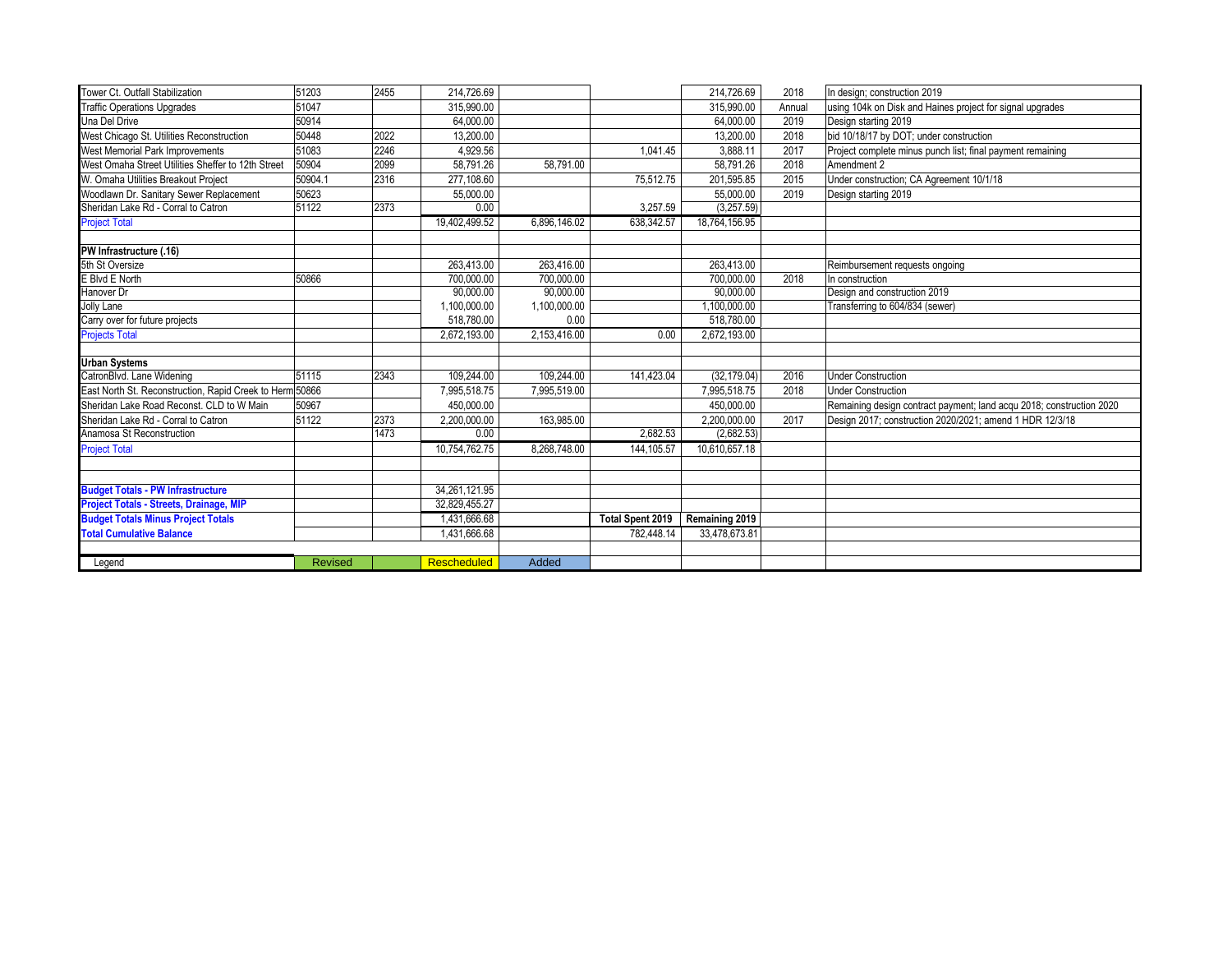## **Capital Plan for PW Infrastructure 2020 through 2024 Summary February 28, 2019**

| <b>Fund/Project Name</b>                                        | CIP#      | 2020      | 2021      | 2022      | 2023      | 2024      | <b>Fund Total</b> |
|-----------------------------------------------------------------|-----------|-----------|-----------|-----------|-----------|-----------|-------------------|
| 12th Street Reconstruction St. Joseph St to Fulton St.          | 50927     | 2,857,950 |           |           |           |           | 2,857,950         |
| 44th Street Phase 2 - W. Main to W. Chicago                     | 50719     |           |           | 78.000    |           | 590.000   | 668,000           |
| <b>ADA Compliance Project</b>                                   | 50761     | 60,000    | 60,000    | 60,000    | 60,000    | 60,000    | 300,000           |
| <b>Bridge Inspections</b>                                       | 50630     | 2,500     | 1,000     | 2,500     | 1,000     | 2,500     | 9,500             |
| <b>Bridge Maintenance</b>                                       | 50752     | 180,000   | 150,000   |           |           | 150,000   | 480,000           |
| Carriage Hills Drive-Corral to Parkridge Recon                  | 51164     |           |           |           | 200,000   |           | 200,000           |
| Carriage Hills Drive - Corral Drive/Canyon Drive Reconstruction | 51165     |           |           |           | 150,000   |           | 150,000           |
| <b>Clark Street and Tompkins Street</b>                         | 50797     |           |           | 8.000     |           | 107,000   | 115,000           |
| <b>Collector &amp; Arterial Street Maintenance</b>              | 50798     | 300,000   | 300,000   | 300,000   | 300,000   | 300,000   | 1,500,000         |
| Contingency                                                     | 8910cont  | 544,439   | 555,328   | 566,434   | 577,763   | 577,763   | 2,821,726         |
| East Anamosa Storm Sewer Repair                                 | 51153     | 70,000    |           |           |           |           | 70,000            |
| East North St. Reconstruction, Rapid Creek to Herman            | 50866     | 800,000   |           |           |           |           | 800,000           |
| East Boulevard Water Transmission Main                          | 50463     |           | 180,000   |           | 1,370,000 |           | 1,550,000         |
| Eglin Street Traffic Impact Study                               | 51213     |           |           |           | 320.000   |           | 320,000           |
| Elm Avenue and Fairlane Drive Reconstruction                    | 51149     | 40,000    |           | 235,000   |           |           | 275,000           |
| Elmhurst Drive Reconstruction                                   | 51098.1   |           |           | 203,994   |           |           | 203,994           |
| E Waterloo St Reconstruction - Milwaukee to Lacrosse            | 50919     |           | 47.000    |           |           | 491,000   | 538,000           |
| <b>Erosion Control</b>                                          | 50695     | 5,000     | 5,000     | 5,000     | 5,000     | 5,000     | 25,000            |
| Forest Street and Juniper Street Reconstruction                 | 51098.2   |           |           | 240,779   |           |           | 240,779           |
| Geotechnical/Infrastructure QA Program                          | 50637     | 25,000    | 25,000    | 25,000    | 25,000    | 25,000    | 125,000           |
| <b>Guardrail Project</b>                                        | 51112     | 35,000    | 35,000    | 35,000    | 35,000    | 35,000    | 175,000           |
| <b>Idlewild Box Culvert</b>                                     | 50715     | 50,000    | 200,000   |           |           |           | 250,000           |
| Jackson Blvd DBDP                                               | 50349     |           | 60,000    |           |           | 480,000   | 540,000           |
| Jackson Blvd & W. Main ST Intersection Reconstruction           | 50858     |           | 1,375,000 |           |           |           | 1,375,000         |
| Lindbergh Avenue Reconstruction                                 | 51088     | 92,000    | 517,000   |           |           |           | 609,000           |
| Miscellaneous Improvement Projects (MIP)                        | 50298     | 210,000   | 210,000   | 210,000   | 210,000   | 210,000   | 1,050,000         |
| North Maple Ave Reconstruction                                  | 51113     |           | 170,000   |           | 1,870,000 |           | 2,040,000         |
| Out-of-the-Dust, Various Locations                              | 50297     | 60,000    | 60,000    | 60,000    | 60,000    | 60,000    | 300,000           |
| Railroad Signal and Track Upgrades                              | 50969     | 5,000     | 5,000     | 5,000     | 5,000     | 5,000     | 25,000            |
| Red Dale Drainage Basin - Priority 1                            | 50987     |           |           | 1,045,000 |           |           | 1,045,000         |
| Robbinsdale - Ivy, Iowa, Tallent                                | 50389.4-1 | 230,000   |           | 2,442,000 |           |           | 2,672,000         |
| Robbinsdale - Oakland                                           | 50390.5-2 |           |           | 195,000   |           | 2,400,000 | 2,595,000         |
| Robbinsdale - Phase 5                                           | 50390.5-1 | 108,000   |           | 926,000   |           |           | 1,034,000         |
| Robbinsdale - Phase 5                                           | 50390.5-5 |           |           |           |           | 106,500   | 106,500           |
| Robbinsdale - Phase 6                                           | 50941.6-2 | 204,000   |           | 2,074,000 |           |           | 2,278,000         |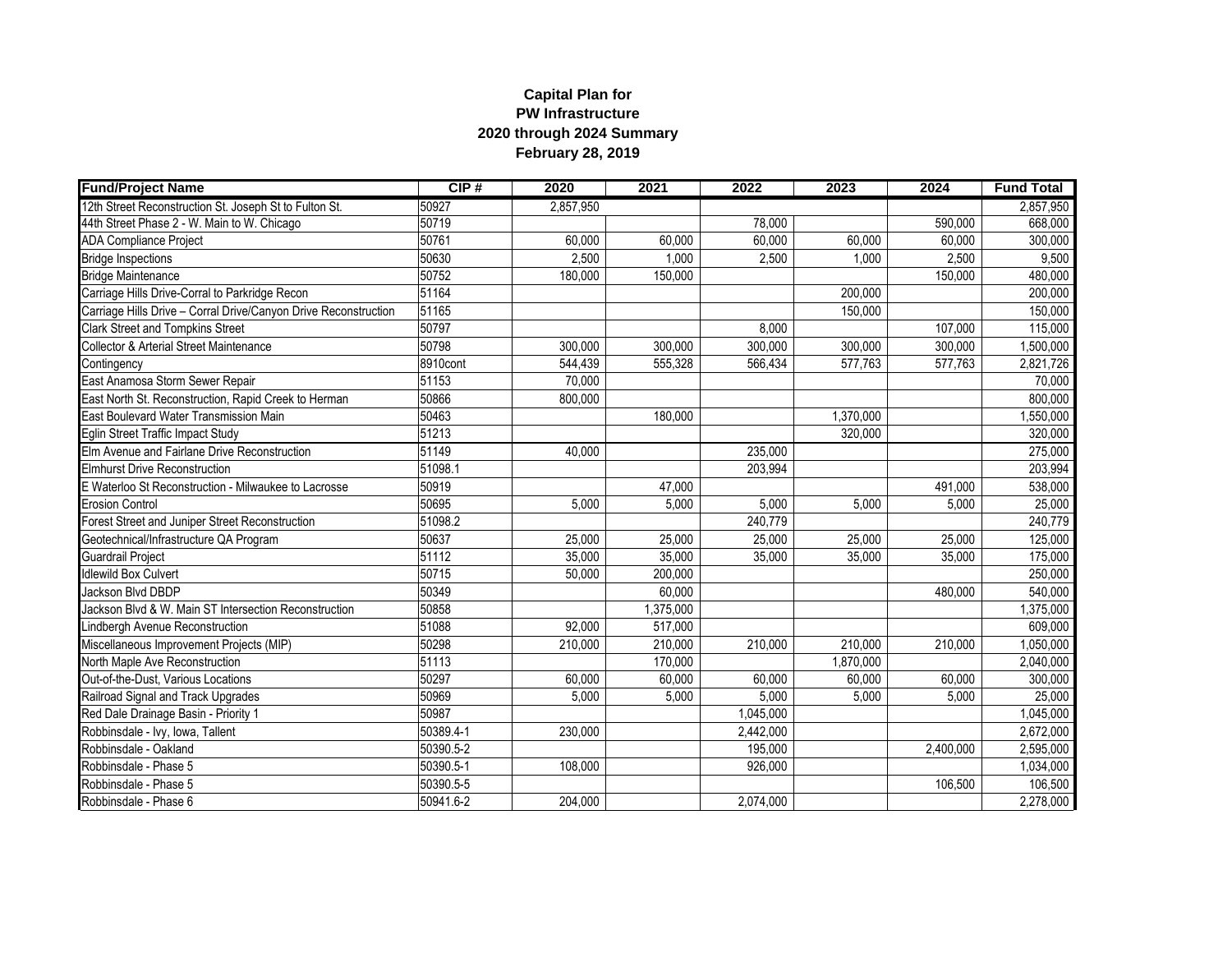| San Marco Street Bridge Repair                       | 51194       |              | 90,000       |               | 500,000      |              | 590,000       |
|------------------------------------------------------|-------------|--------------|--------------|---------------|--------------|--------------|---------------|
| Sheffer Street Storm Sewer Improvements              | 51114       |              |              |               | 50,000       | 200,000      | 250,000       |
| Silverleaf Reconstruction                            | 50837       | 96,000       |              | 840,000       |              |              | 936,000       |
| Skyline - Design                                     | 50153       |              | 320,000      |               |              |              | 320,000       |
| Skyline - Phase 1                                    | 50153.1     |              |              |               | 890,000      |              | 890,000       |
| St. Cloud Street Reconstruction - 5th to Highland    | 51036       | 550.000      |              |               |              |              | 550,000       |
| St Cloud Street Reconstruciton West Blvd to 9th St   | 51174       | 20,000       |              | 263,000       |              |              | 283,000       |
| St. Patrick Street Reconstruction                    | 50456       | 640,000      |              |               |              |              | 640,000       |
| St Patrick St Mt Rushmore Rd to 5th                  | 51126       | 94,770       |              | 1,087,000     |              |              | 1,181,770     |
| Street Rehabilitation - Utility Support Fund         | 50844       | 1,500,000    | 1,500,000    | 1,500,000     | 1,500,000    | 1,500,000    | 7,500,000     |
| <b>Street Rehabilitation</b>                         | 50549       | 1,400,000    | 1,200,000    | 1,200,000     | 1,200,000    | 1,200,000    | 6,200,000     |
| Street Reconstruction (PCV <50)                      | TBD         |              |              |               | 750,000      | 500,000      | 1,250,000     |
| S Wildwood Reconstruction - Phase 2                  | 51003       |              | 1,850,000    |               |              |              | 1,850,000     |
| <b>Sunburst Drive Reconstruction</b>                 | 51004       |              | 1,250,000    |               |              |              | 1,250,000     |
| <b>Traffic Operations Upgrades</b>                   | 51047       | 180,000      | 180,000      | 200.000       | 200.000      | 200.000      | 960,000       |
| Una Del Drive                                        | 50914       |              | 620,000      |               |              |              | 620,000       |
| Upstream Elm Avenue Drainage - Phase 1               | 51008       |              |              |               |              | 1,740,000    | 1,740,000     |
| Water Main Repl Sitting Bull, Red Cloud, Crazy Horse | 51074       |              |              | 30,000        |              | 270,000      | 300,000       |
| Wentworth Drive Reconstruction                       | 51039       | 90.000       |              | 652,500       |              |              | 742,500       |
| W. Blvd NE Reconstr North to Anamosa                 | 50879       |              | 60,000       |               | 745,000      |              | 805,000       |
| West Blvd St Joe to Omaha                            | 51127       |              |              |               | 200,000      |              | 200,000       |
| Wonderland - Phase 1                                 | 51070.1     | 96.000       |              | 990,000       |              |              | 1,086,000     |
| Wonderland - Phase 2                                 | 51070.2     |              |              |               |              | 1,007,000    | 1,007,000     |
| Winners/Crown/Squire/Gallery/Hallmark St Repair      | 51134       | 500,000      |              |               |              |              | 500,000       |
| <b>Project Total</b>                                 |             | 11,045,659   | 11,025,328   | 15,479,207    | 11,223,763   | 12,221,763   | 60,995,719    |
| <b>Budget</b>                                        |             | 10,888,775   | 11,106,550   | 11,328,681    | 11,555,254   | 11,555,254   | 56,434,514    |
| <b>Budget Minus Project Total</b>                    |             | (156, 884)   | 81,223       | (4, 150, 526) | 331,491      | (666, 509)   | (4, 561, 205) |
|                                                      |             |              |              |               |              |              |               |
| <b>Urban Systems</b>                                 |             |              |              |               |              |              |               |
| Dakota Dr Water Main Reconst                         | 50399       |              |              |               | 666,500      |              | 666,500       |
| Sheridan Lake Road Reconst - CLD to W Main           | 50967       | 2,550,000    |              |               |              |              | 2,550,000     |
| Sheridan Lake Rd - Corral to Catron                  | 51122       | 800,000      | 2,270,000    | 2,245,000     | 2,000,000    | 4,300,000    | 11,615,000    |
| <b>Project Total</b>                                 |             | 3,350,000    | 2,270,000    | 2,245,000     | 2,666,500    | 4,300,000    | 14,831,500    |
| <b>Budget</b>                                        |             | 3,350,000    | 2,270,000    | 2,245,000     | 2,666,500    | 4,300,000    | 14,831,500    |
| <b>Budget Minus Project Total</b>                    |             | $\mathbf{0}$ | $\mathbf{0}$ | $\mathbf{0}$  | $\mathbf{0}$ | $\mathbf{0}$ | $\mathsf{O}$  |
|                                                      |             |              |              |               |              |              |               |
| <b>Budget Totals - PW Infrastructure</b>             |             | 10,888,775   | 11,106,550   | 11,328,681    | 11,555,254   | 11,555,254   | 56,434,514    |
| <b>Budget Totals - PW Infrastructure .16 Funds</b>   |             | 3,500,000    |              |               |              |              | 3,500,000     |
| <b>Urban System Funds</b>                            |             | 3,350,000    | 2,270,000    | 2,245,000     | 2,666,500    | 4,300,000    | 14,831,500    |
| <b>Project Totals - Streets, Drainage, MIP</b>       |             | 14,395,659   | 13,295,328   | 17,724,207    | 13,890,263   | 16,521,763   | 60,995,719    |
| <b>Budget Totals Minus Project Totals</b>            |             | 3,343,116    | 81,223       | (4, 150, 526) | 331,491      | (666, 509)   | 13,770,295    |
| <b>Total Cumulative Balance</b>                      |             | 4,774,783    | 4,856,005    | 705,479       | 1,036,971    | 370,462      | 370,462       |
|                                                      |             |              |              |               |              |              |               |
| Legend                                               | Rescheduled |              |              |               |              |              |               |